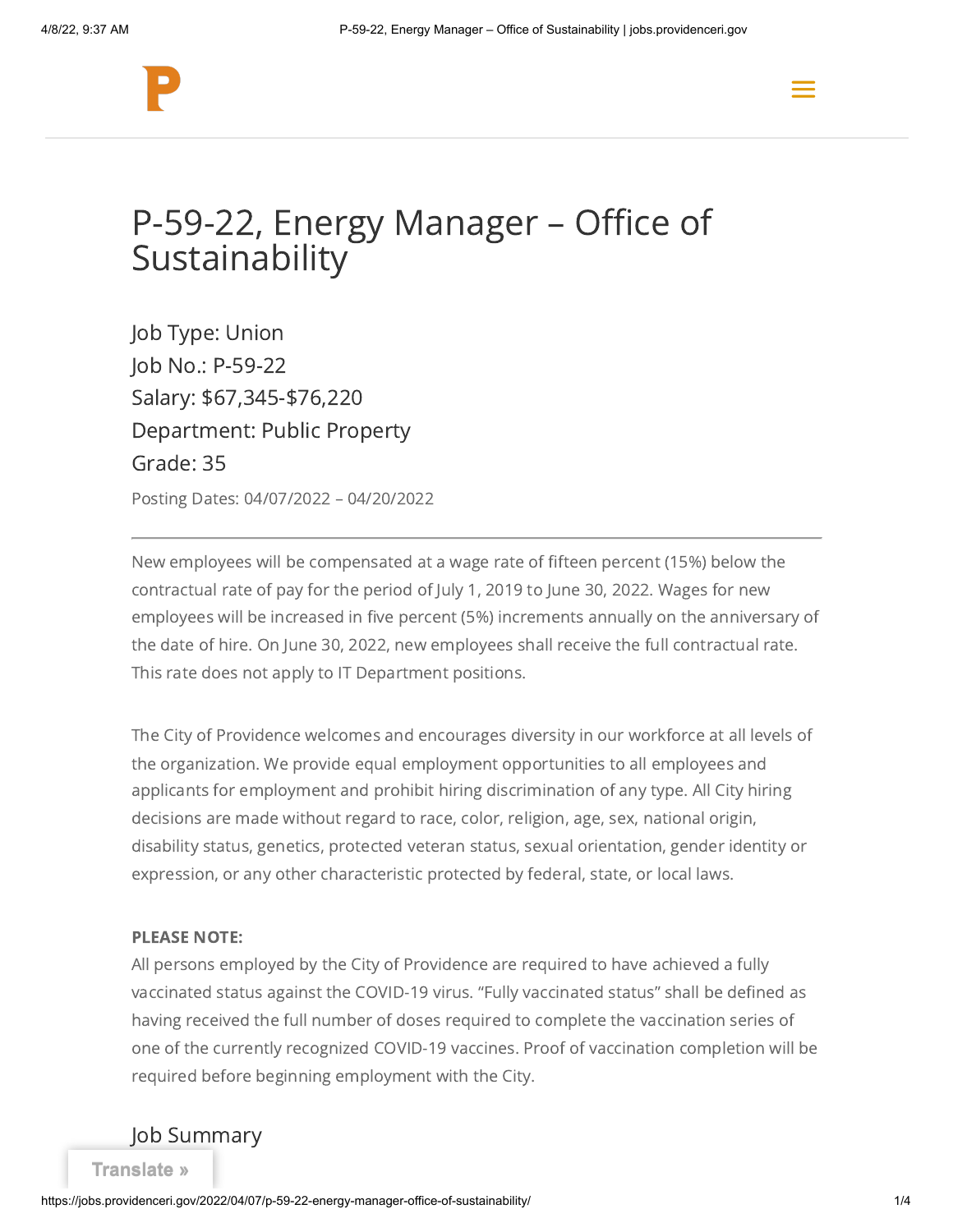#### 4/8/22, 9:37 AM P-59-22, Energy Manager – Office of Sustainability | jobs.providenceri.gov

The Energy Manager works under the direction of the Director and is responsible for providing information, data, and support for municipal decarbonization and energy efficiency programs throughout the City of Providence. This position is responsible for overseeing the City's municipal energy use and cost database and making that data and related energy information readily available.

Lead efforts to conduct research and develop the policies, plans, and procedures necessary to meet the decarbonization and energy efficiency goals for city-owned and leased equipment and facilities; monitor energy use and report regularly on success in meeting established targets; provide technical assistance to city departments on the development of resource conservation plans and projects including identifying technical resources, financial assistance, and partnerships; lead efforts to develop greenhouse gas emissions targets and timetables for city-owned facilities as well as for the city as a whole; contribute to education and outreach efforts related to decarbonization, energy efficiency, and renewable energy; provide consultation and oversight for the city's energy portfolio, including energy procurement, renewable energy, resilient power storage, and the city's existing virtual net metering project.

### Duties & Responsibilities

1. Implement the existing sustainability agenda in close coordination with Department Directors.

2. Lead efforts to conduct research and develop the policies, plans and procedures necessary to meet the decarbonization and energy efficiency goals for City-owned and leased equipment and facilities.

3. Raise the profile of and advance Providence's sustainability agenda internally and externally.

4. Lead the city's RePowerPVD voluntary benchmarking program, working collaboratively with program participants to help them achieve their energy reduction goals. Serve as the champion and steward of all city benchmarking programs and ordinances. 5. Lead the development of programs and initiatives to support the citywide decarbonization goals established in the city's Climate Justice Plan. Work collaboratively with community-based organizations (CBOs) as well as the city's Sustainability Commission and the city's Racial & Environmental Justice Committee to develop strategies and initiatives to address the energy and environmental burdens in the city's frontline communities.

6. Monitor energy use and report regularly on success in meeting established targets. 7. Provide technical assistance to City departments on the development of resource conservation plans and projects including identifying technical resources, financial

assistance, and partnerships.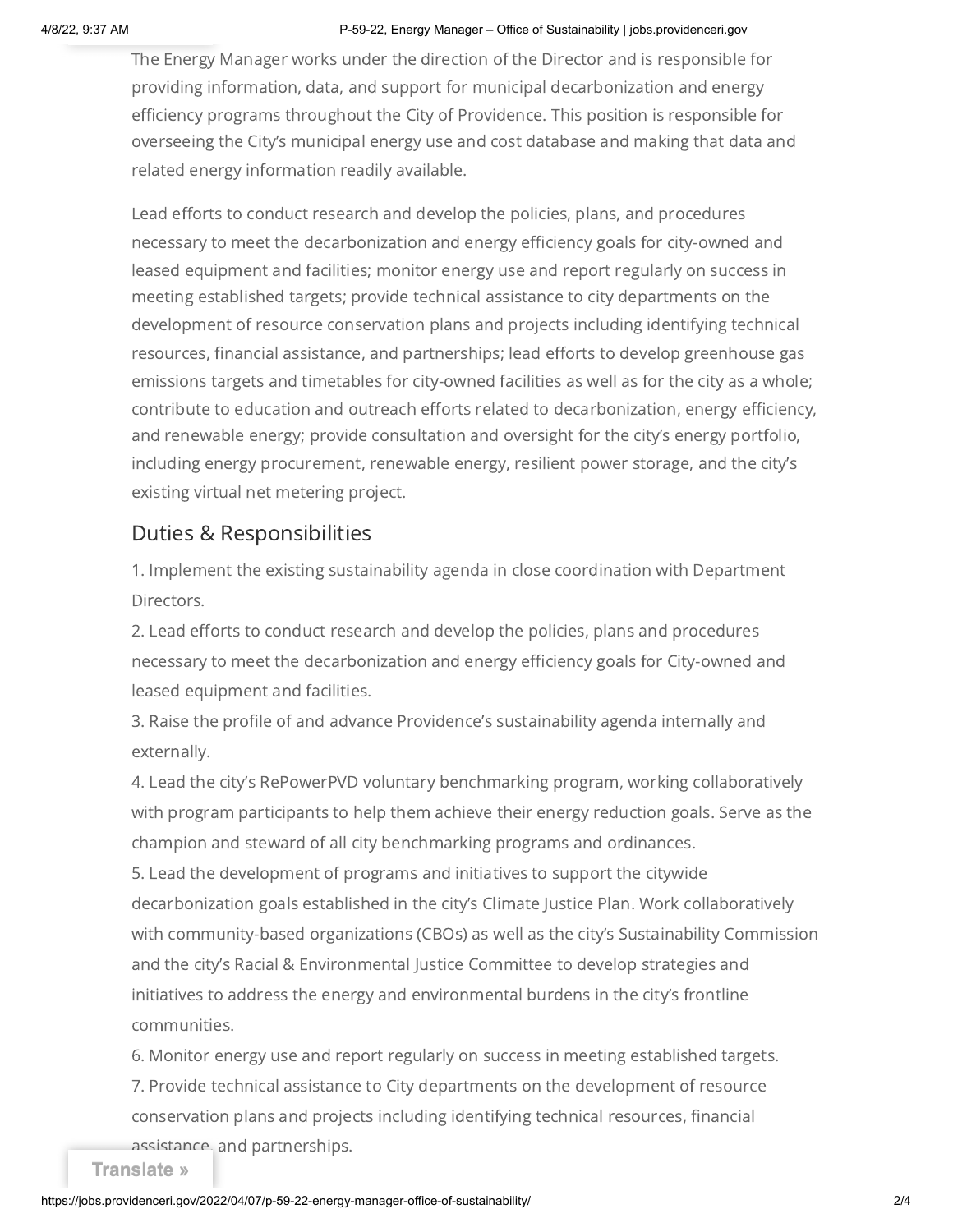8. Pursue grants and other funding, recognition/awards, where appropriate to facilitate meeting energy use targets.

9. Lead efforts to develop greenhouse gas emissions targets and timetables for city-owned facilities as well as for city as a whole.

10. Contribute to education and outreach efforts related to decarbonization, energy efficiency, and renewable energy; provide consultation and oversight for the City's energysaving projects, including procurement of renewable energy.

11. Promote low-carbon transportation options that minimize vehicle miles traveled and reduce carbon and co-pollutants in the city.

12. Coordinate and supervise the work of professional, para-professional consultants, contractors, or other relevant personnel.

13. Monitors City building portfolio, scheduling and assisting with energy audits, lighting inventories, scheduling meter reads and swap-outs.

14. Performs other related duties as required.

# Minimum Qualifications

1. A bachelor's degree from an accredited college or university in a related field preferred.

2. Minimum of five (5) years' experience in energy management.

3. High level of knowledge of energy efficiency, renewable energy, and decarbonization strategies.

4. Demonstrated ability to lead work groups, facilitate meetings, and manage complex projects and partnerships.

5. Advanced knowledge of policy analysis, environmental planning, and project management.

6. Excellent communication and writing skills with experience writing reports.

7. Must be able to perform all essential functions of the job.

8. Certified Energy Manager (C.E.M.) certification is preferred.

## Training Requirements

### Upon Appointment:

- Completion of Intermediate Access, Excel, Acrobat Adobe training within six (6) months of appointment
- Customer Service Training
- Sexual Harassment, Sensitivity, and Diversity Training

### Sustainment: